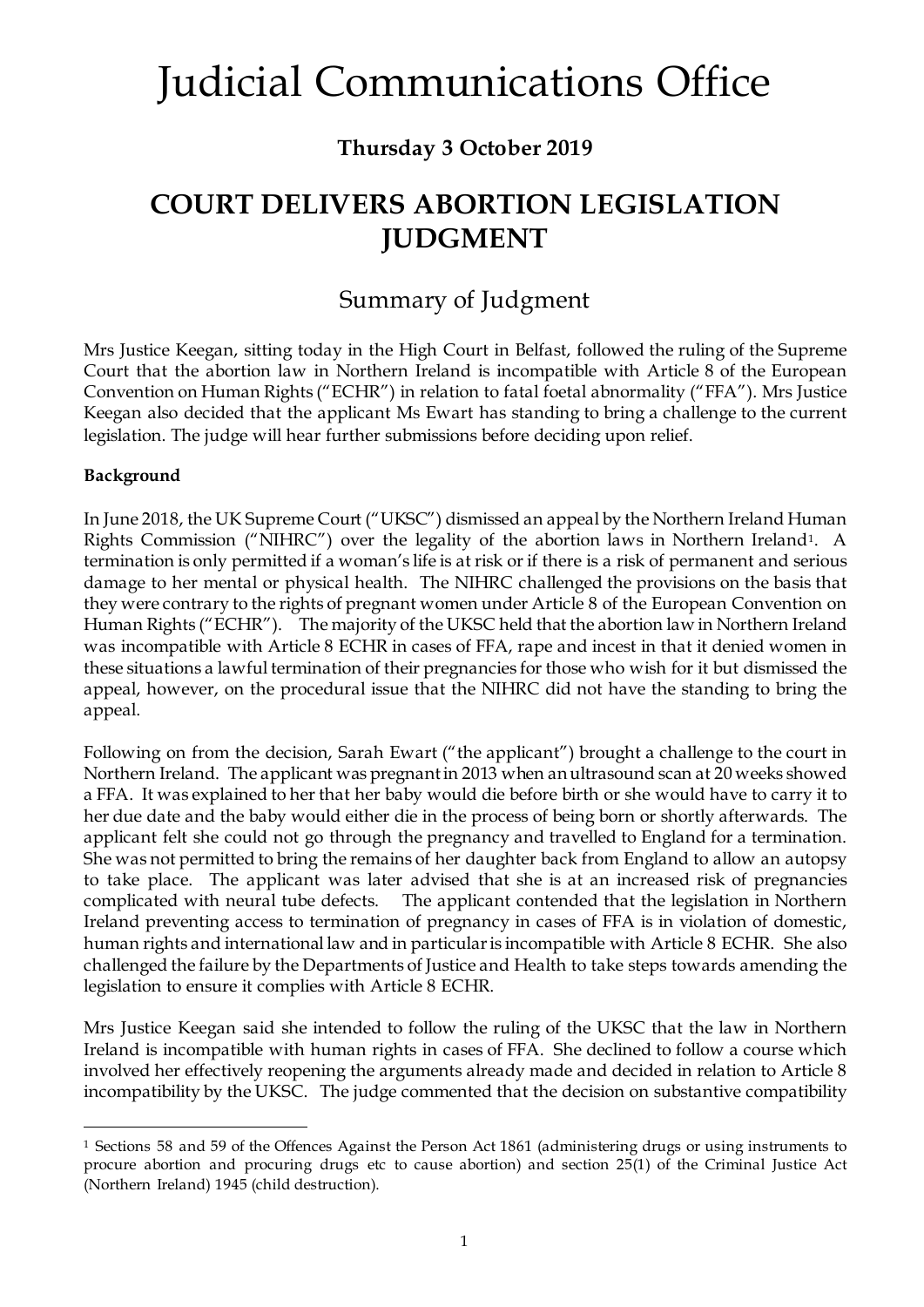issues was intended by the UKSC to have persuasive force and that any matters of contention in respect of that decision should be corrected by the UKSC itself or by the European Court of Human Rights ("ECtHR"). From this it followed that the questions for the Court were whether the applicant has standing in the proceedings and, if so, whether any declaratory relief is appropriate.

#### **Whether the applicant has standing to bring the claim**

The Attorney General contended that the applicant was not a victim within the meaning of the ECHR and more generally that she did not have standing to bring the claim if she had not suffered from any unlawful act. Mrs Justice Keegan noted that the applicant did not claim to have been the subject of an unlawful act but that the law is incompatible and, given she has been assessed as at an increased risk of pregnancies complicated with neural tube defects, she may be affected in the future. The judge decided that the applicant was able to bring a case to have the law corrected for the following reasons:

- This is a procedural issue: "The NIHRC failed in bringing a claim in the abstract. [The applicant] is in a stronger position as she has a factual case to make". Mrs Justice Keegan noted that a person bringing a claim for a declaration of incompatibility under section 4 of the Human Rights Act 1998 ("the HRA") must be able to show that he would also be able to assert his human rights under Article 34 ECHR. Case law from the ECtHR recognises that a person may be a victim for the purposes of the ECHR where they are impacted by the possible future application to them of legislation which may be incompatible ie "the claimant must run the risk of being directly affected by it".
- The cases heard in the domestic courts in the UK support the course taken by the applicant. Mrs Justice Keegan said the courts will consider cases of substance where human rights are actively at issue. She did not consider that the ECtHR wished to set a particular level of risk attaching to a particular applicant:

"In my view it is enough to say that a person must be at risk of being directly affected and have had to modify their behaviour or risk prosecution. I think it would be wrong to adopt any more rigid an approach because of the infinite variety of circumstances which may arise. The facts of a particular case will determine whether or not a particular person can bring a claim under the Convention."

- This case involves a consideration of the HRA scheme and the Court is therefore unconstrained by the rules governing the NIHRC's right to bring proceedings. The judge said it obviously makes sense to consider whether a statute can be interpreted in an ECHR compliant way before proceeding to declare it compatible. If compatible the focus shifts to the act of a public authority in applying a provision because if incompatible the public authority effectively has a defence under section 6 of the HRA.
- The judge did not accept that an applicant in a case such as this is compelled to bring other proceedings against a public authority in which ECHR rights are relied upon. She added that it was clear that section 4(1) and (3) of the HRA is framed in wide terms and refers to declarations of incompatibility being available to a court "in any proceedings" where a provision of primary or subordinate legislation is at issue.
- The purpose of the HRA is to "give further effect to rights and freedoms guaranteed under the European Convention". The judge said this point speaks for itself and did not require any further elucidation. She added that the comments of the UKSC were clear that a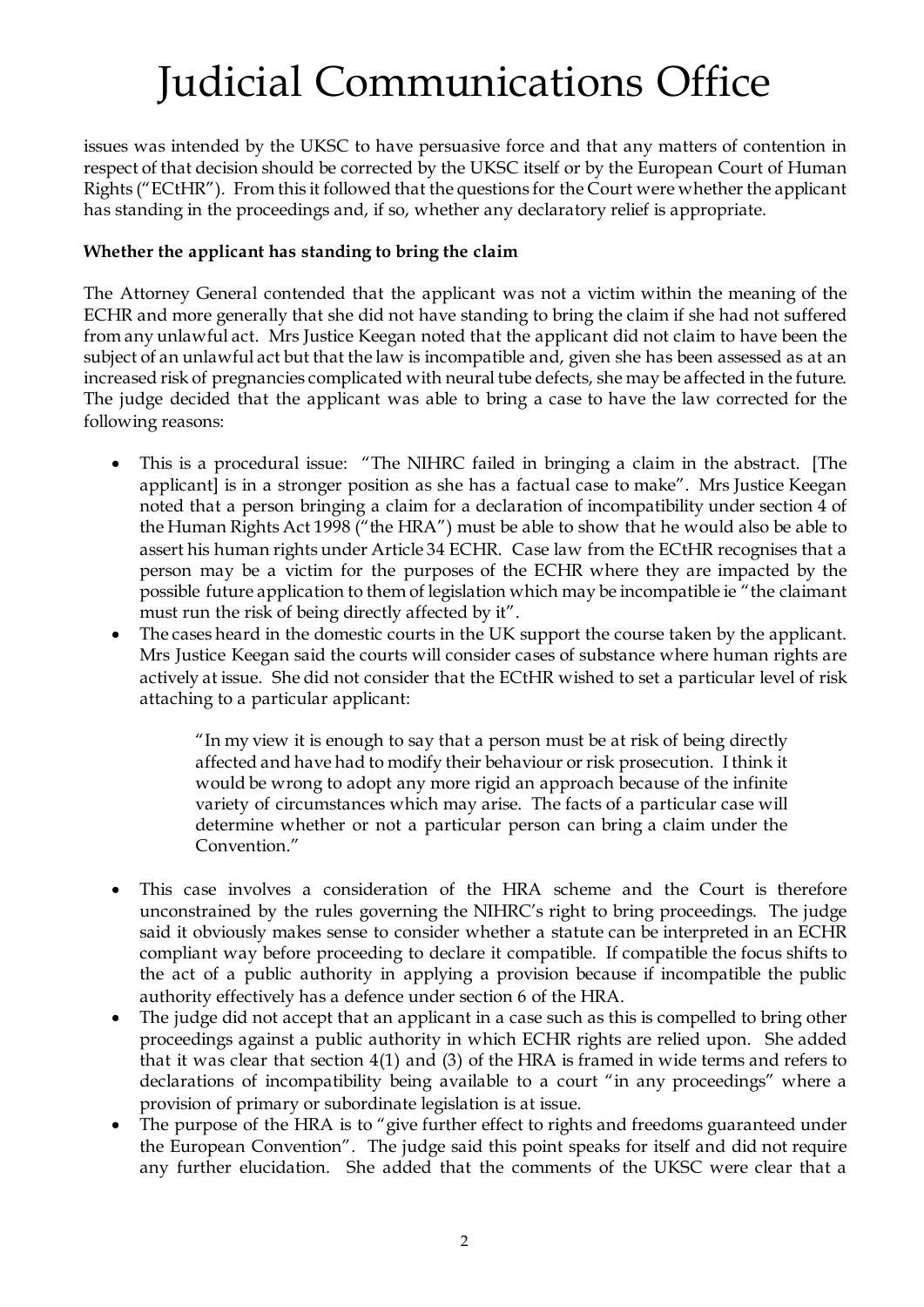declaration would be made if a court had the requisite evidence. Mrs Justice Keegan said she had the benefit of substantial evidence from the applicant in this case:

"My overall conclusion is that [the applicant] has standing to bring a claim of this nature on the basis of the evidence she has provided. [The applicant] … has been affected by the current law in that she has had to travel to seek an abortion in desperate circumstances. In addition, she runs the risk of being directly affected again by the current legal impositions given that she is at risk of a baby having a fatal foetal abnormality. She has had to modify her behaviour in that she could not have medical treatment in Northern Ireland due to the risk of criminal prosecution. She may be actively affected in the future. In my view her personal testimony is not disputed. I do not need anything else from her as I consider that she has established her standing and is a victim in Convention terms on the basis of the evidence she has provided."

Mrs Justice Keegan said the Attorney General's argument, if correct, raised the disturbing prospect that some other young woman faced with this situation would be required to come forward and pursue litigation at a time when she would be faced with the trauma and pain associated with her circumstances. The judge said she could not see that this would serve any benefit or that it would be right to ask another woman to relive the trauma these events undoubtedly cause.

#### **Whether to make a Declaration of Incompatibility**

Having accepted the argument as to standing, the judge said she must then decide whether to make a declaration of incompatibility and if so in what terms. The legal principle is that a declaration made in any proceedings is not actually attached to a particular body but to the law to be acted upon by that body. In making a declaration section 4 of the HRA also preserves the law, even if it offends ECHR rights, pending legislative action. Mrs Justice Keegan commented that there is therefore nothing undemocratic in judges deciding whether Convention rights have been respected or declaring legislation to be incompatible given that the actual operation of the legislation is unaffected and it is for the legislature to change the law. She said the courts in these circumstances therefore do not usurp the role of Parliament.

In this case the applicant's challenge was against the Departments for Health and Justice for an alleged failure to discharge their responsibilities in terms of changing the law. Mrs Justice Keegan said that, in her view, this argument lacked merit as neither of the Departments is a law making body that has powers to amend the law because legislative authority in Northern Ireland (including the power to amend primary legislation in respect of transferred matters) is conferred upon the Northern Ireland Assembly alone[2](#page-2-0). She also noted that in accordance with section 6(6) of the HRA a failure to amend primary legislation could not be subject to such a claim. In this case leave to bring a case against the Executive Office was refused and that decision was not appealed. While the point was resurrected at the hearing before Mrs Justice Keegan she declined to allow a further respondent to be added to the proceedings and said the issue of the appropriate law making responsibility was not before her and may not arise in the future depending on political developments:

<span id="page-2-0"></span> <sup>2</sup> Sections 5 and 6 of the Northern Ireland Act 1998.